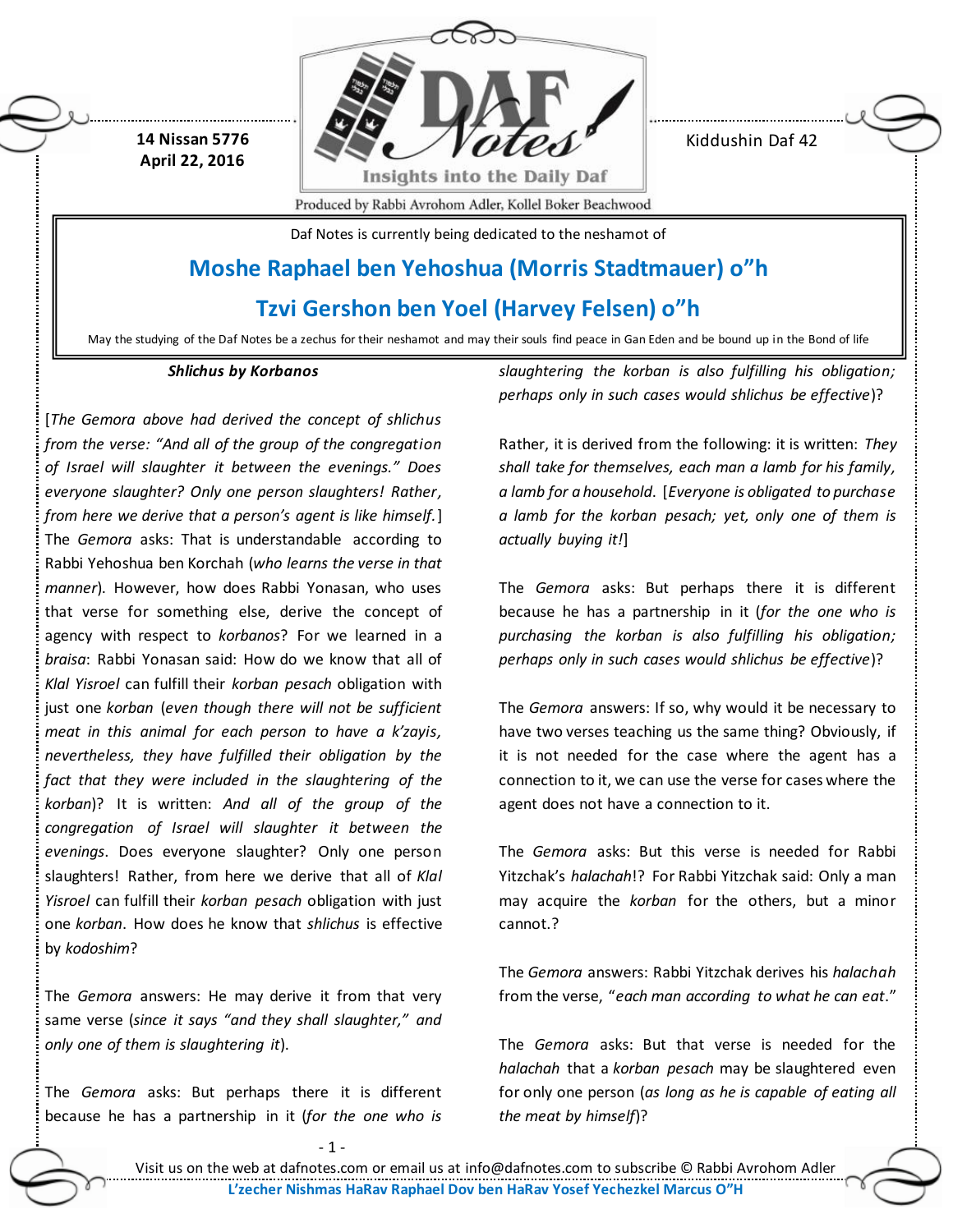

The *Gemora* answers: He holds like the opinion who maintains that a *korban pesach* may not be slaughtered for only one person.  $(41b - 42a)$ 

# *Source for Shlichus*

[*The Gemora above had derived the principal of shlichus from gittin, terumah and korbanos.*] The *Gemora* notes: Rav Gidel said in the name of Rav: How do we know that a person's agent is like himself? It is written with respect to the division of *Eretz Yisroel*: *And you shall take one prince from each tribe to allocate the land*. [*The Nasi was appointed to acquire the land for each person in his tribe; he was thus serving as their agent.*]

The *Gemora* asks: Why didn't he derive this principal from the sources cited above?

The *Gemora* answers: Can it be that this division was actually *shlichus*? This cannot be, for there were minors receiving land as well, and they cannot appoint an agent!?

Rather, Rav Gidel was teaching us Rava bar Rav Huna's *halachah*. For Rava bar Rav Huna said in the name of Rav Gidel, who said it in the name of Rav: How do we know that one may benefit a person even without him being present? It is written: *And you shall take one prince from each tribe to allocate the land*. [*And since there were minors who received land as well, and they could not have appointed the Nasi as their agent, it is evident that a person may acquire something for another without his authorization, provided that it is an undeniable benefit for him.*]

The *Gemora* asks: Is the division of land an undeniable benefit? But behold, it may be detrimental for some!? Some people are content with a portion in a mountainous area, but they will not be pleased with receiving a portion in a valley. And some people are content with a portion in

a valley, but they will not be pleased with receiving a portion in a mountainous area!?

Rather, Rav Gidel was teaching us Rava bar Rav Huna's *halachah*. For Rava bar Rav Huna said in the name of Rav Gidel, who said it in the name of Rav: How do we know that *Beis Din* appoints an administrator for the detriment and the benefit of orphans who are minors when they come to divide the property of their deceased father?

The *Gemora* interrupts: Why would we want to cause a disadvantage to the orphans?

The *Gemora* explains: The administrator wants to benefit him, but it results in a disadvantage.

It is derived from the verse: *And you shall take one prince from each tribe to allocate the land*. (42a)

## *Administrator for Orphans*

Rav Nachman say in the name of Shmuel: If a father dies leaving over minor orphans, *Beis Din* sets up for each of them an administrator, and they choose a positive portion for them. When they become adults, they can protest, and claim that they would like to the property to be divided again. Rav Nachman himself states: They cannot protest, for otherwise, it degrades the power of *Beis Din*!?

The *Gemora* asks: Does Rav Nachman in fact hold from this logic? But we learned in a *Mishna*: The *Mishna* states: The property sold according to the assessment of the judges who undervalued it by one sixth or added one sixth, their sale is void. Rabban Shimon ben Gamliel says: Their sale is valid, for otherwise, how is the power of *Beis Din* superior? And Rav Huna bar Chanina rules in the name of Rav Nachman: The *halachah* is in accordance with the *Chachamim* (*if Beis Din makes a mistake of a sixth in the*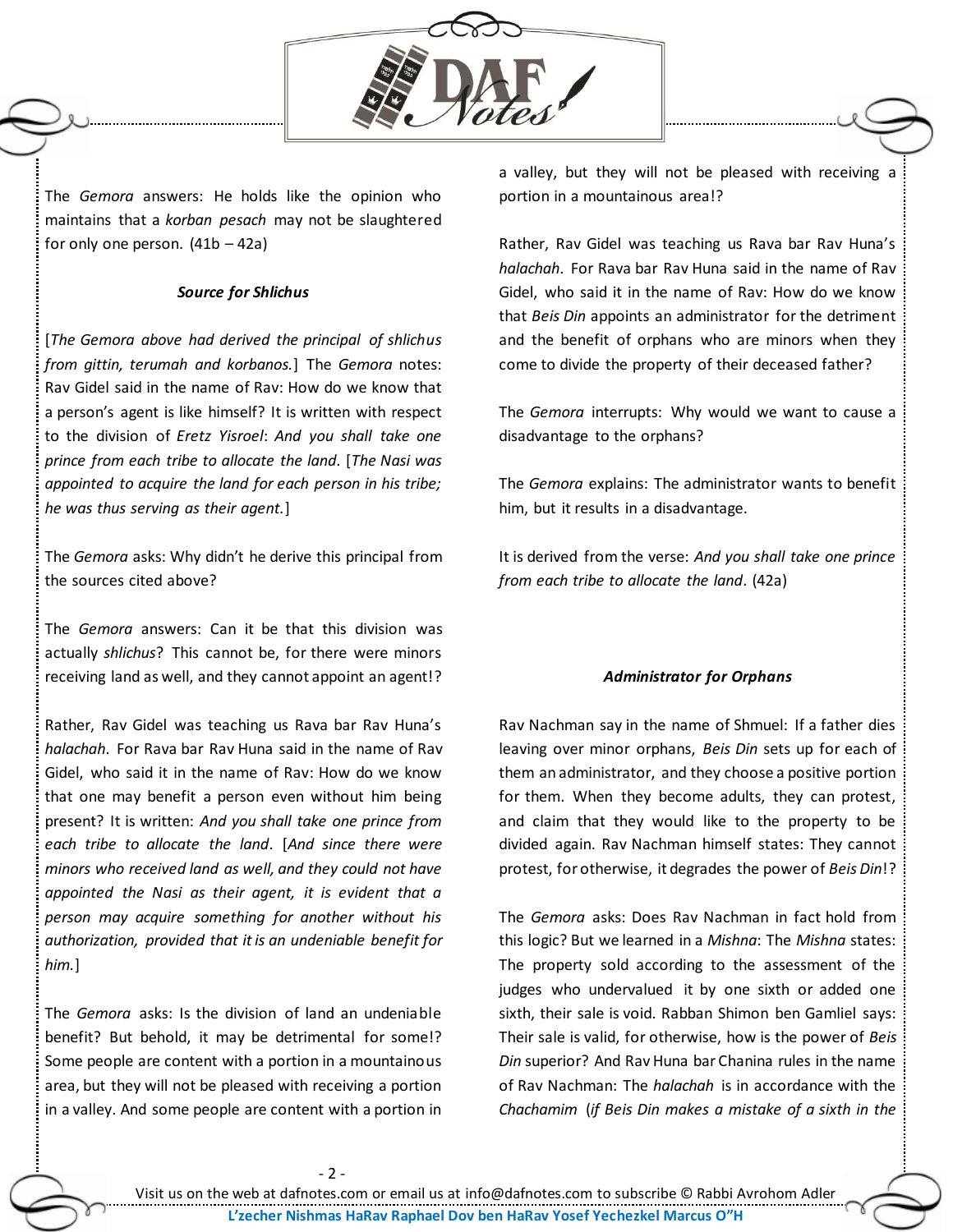

*selling of a field, the sale is invalid*). [*Evidently, Rav Nachman is not concerned about the preservation of the power of Beis Din!?*]

The *Gemora* answers: The *Mishna* is discussing a case where the *Beis Din* made a mistake (*in that case, Beis Din is not superior*). Rav Nachman's ruling was in a case where the *Beis Din* did not make any mistake.

The *Gemora* asks: If there was no mistake, why are the orphans protesting?

The *Gemora* answers: They are claiming that they desire a field in a different location (*which shares the boundary of an independently owned field*). (42a – 42b)

#### *Price Fraud*

Rav Nachman said: If brothers divide an inheritance, they are regarded as purchasers (*for they are exchanging their true portions for those that they actually receive*). If one brother received more than the other, but it was less than a sixth more than his brother's share, the deal remains valid. If it was more than a sixth, the deal is void. If it was precisely a sixth, the deal is valid, but he is required to return the extra.

Rava rules: That which we said that if it was less than a sixth more, the deal remains valid, that is only if the wronged brother did not appoint an agent to negotiate the deal for him. However, if he did appoint an agent, he is entitled to say to the agent, "You were sent for my benefit, not for my detriment."

And that which we said that if it was more than a sixth, the deal is void, that is only when the brothers did not agree beforehand to divide the property according to *Beis Din's* evaluation. However, if they agreed to that, the deal

remains valid. This is based upon the following *Mishna*: The property sold according to the assessment of the judges who undervalued it by one sixth or added one sixth, their sale is void. Rabban Shimon ben Gamliel says: Their sale is valid.

And that which we said that if it was precisely a sixth, the deal is valid, but he is required to return the extra, that is only if they were dividing movable property. However, if they were dividing land, the rules for "price cheating" do not apply (*and the extra would not need to be returned*).

And by land, the extra does not need to be returned only if they divided it according to value. However, if they divided it according to measurement, the extra must be returned. This is in accordance with what Rabbah said, for he said: Anything which is sold according to measure, weight or number (*and the amount specified was not the amount delivered*), it must be returned even if it (*the discrepancy*) was less than the usual amount for "price cheating." (42b)

## *Shliach l'dvar Aveirah*

The *Gemora* asks from a *Mishna*: If one sends out a fire in the hands of a deaf-mute, an imbecile or a minor (*and it consequently burned someone's haystack*), he is not liable to pay according to the laws of man, but he is liable according to the laws of Heaven. If, however, he sent out the fire in the hands of a competent person, the competent person is liable to pay for the damages. Why should that be? Let us say that the agent of a person should be regarded like himself (*and the sender should be liable*)?

The *Gemora* answers: There it is different, for we say that there cannot be a *shliach* to commit a transgression. This is because we say: If you hear the words of your Master (*Hashem; telling you not to commit this transgression*)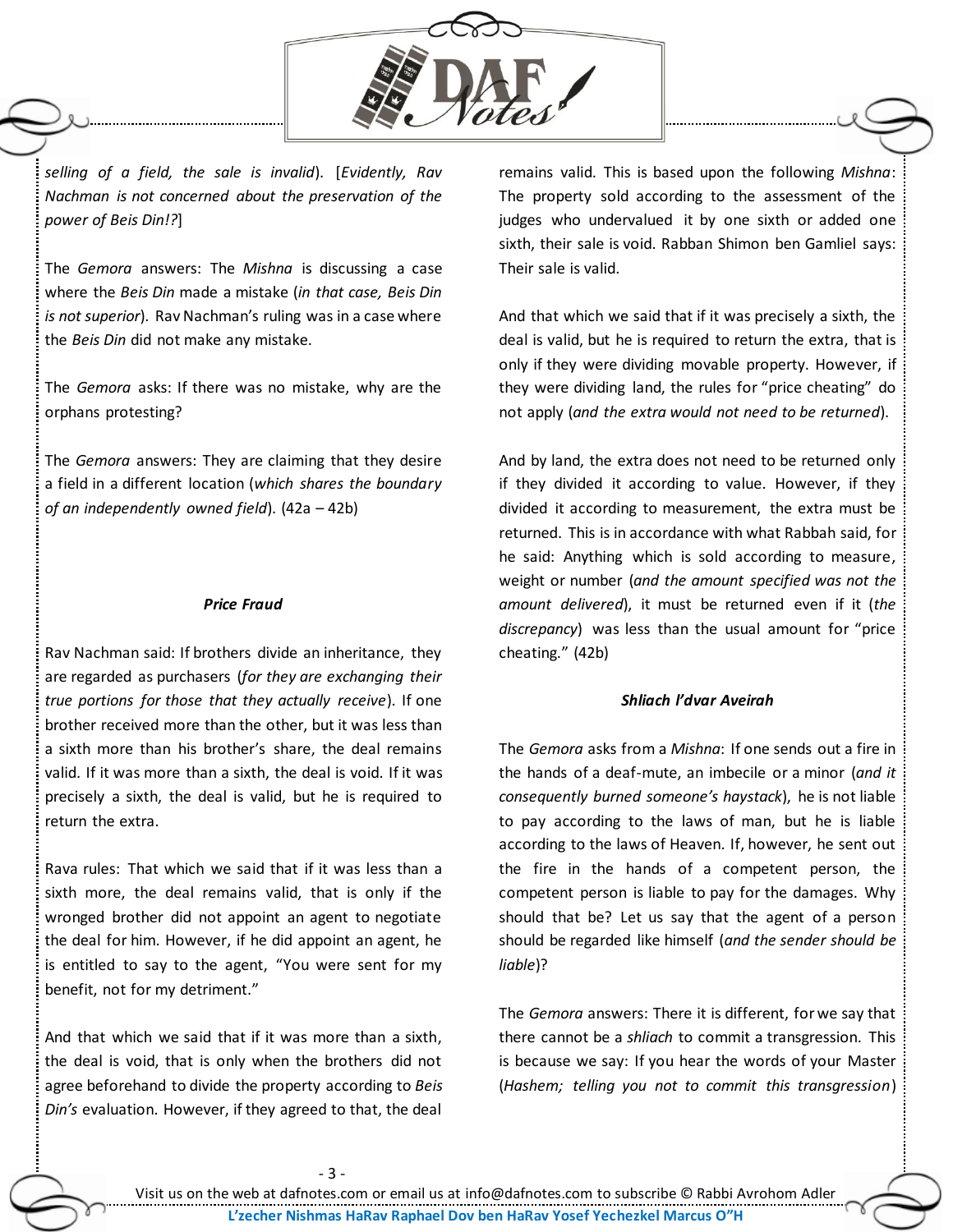

and the words of the student (*the sender*), who should you listen to?

The *Gemora* challenges this answer from the following *Mishna*: If an agent did not carry out his commission, he himself is guilty of *me'ilah* (*one who has unintentionally benefited from hekdesh or removed it from the ownership of the Beis Hamikdosh has committed the transgression of me'ilah, and as a penalty, he would be required to pay the value of the object plus an additional fifth of the value; he also brings a korban asham*). If, however, the agent carried out his commission (*according to the instructions of the house owner*), the house owner is guilty of *me'ilah*. Why is the house owner guilty of *me'ilah*? Shouldn't we say that that there cannot be a *shliach* to commit a transgression?

The *Gemora* answers: *Me'ilah* is different, for we derive a *gezeirah shavah* (*one of the thirteen principles of Biblical hermeneutics; it links two similar words from dissimilar verses in the Torah*) from *terumah* that just as an agency is effective by *terumah*, so too, it will be effective by *me'ilah* (*even though it is a transgression*).

The *Gemora* asks: Let s derive from *me'ilah* that a *shliach* can be effective, even by a transgression!?

The *Gemora* answers: We cannot derive from there because there is another transgression that is also an exception (*namely, shlichus yad, which is when a custodian uses the object he was supposed to watch for his own purposes*) and we cannot learn from two verses when they teach the same *halachah*. (42b)

## **INSIGHTS TO THE DAF**

## *Laws of Heaven*

The *Gemora* cites a *Mishna*: If one sends out a fire in the hands of a deaf-mute, an imbecile or a minor (*and it*  *consequently burned someone's haystack*), he is not liable to pay according to the laws of man, but he is liable according to the laws of Heaven. If, however, he sent out the fire in the hands of a competent person, the competent person is liable to pay for the damages.

It would seem that in the case where the sender sent the fire with a competent person, the sender is not liable at all, even under the laws of Heaven!

The Ram"a (C"M: 32:2) rules that if one sends out false witnesses to testify against someone, and they cause that fellow a loss, the sender is not liable at all, even under the laws of Heaven. This is because we say that there cannot be a *shliach* to commit a transgression.

The Sha"ch disagrees and maintains that the sender will be liable to pay under the laws of Heaven. He explains the distinction between the two cases. The sender will always be liable under the laws of Heaven. The reason that the sender is not required to pay at all in the case of the fire is only because once the competent person is liable to pay, there is no place for the sender to be liable as well!

### *Price Fraud by Land*

Rav Nachman said: If brothers divide an inheritance, they are regarded as purchasers (*for they are exchanging their true portions for those that they actually receive*). If one brother received more than the other, but it was less than a sixth more than his brother's share, the deal remains valid. If it was more than a sixth, the deal is void. If it was precisely a sixth, the deal is valid, but he is required to return the extra.

Rava rules: That which we said that if it was precisely a sixth, the deal is valid, but he is required to return the extra, that is only if they were dividing movable property. However, if they were dividing land, the rules for "price